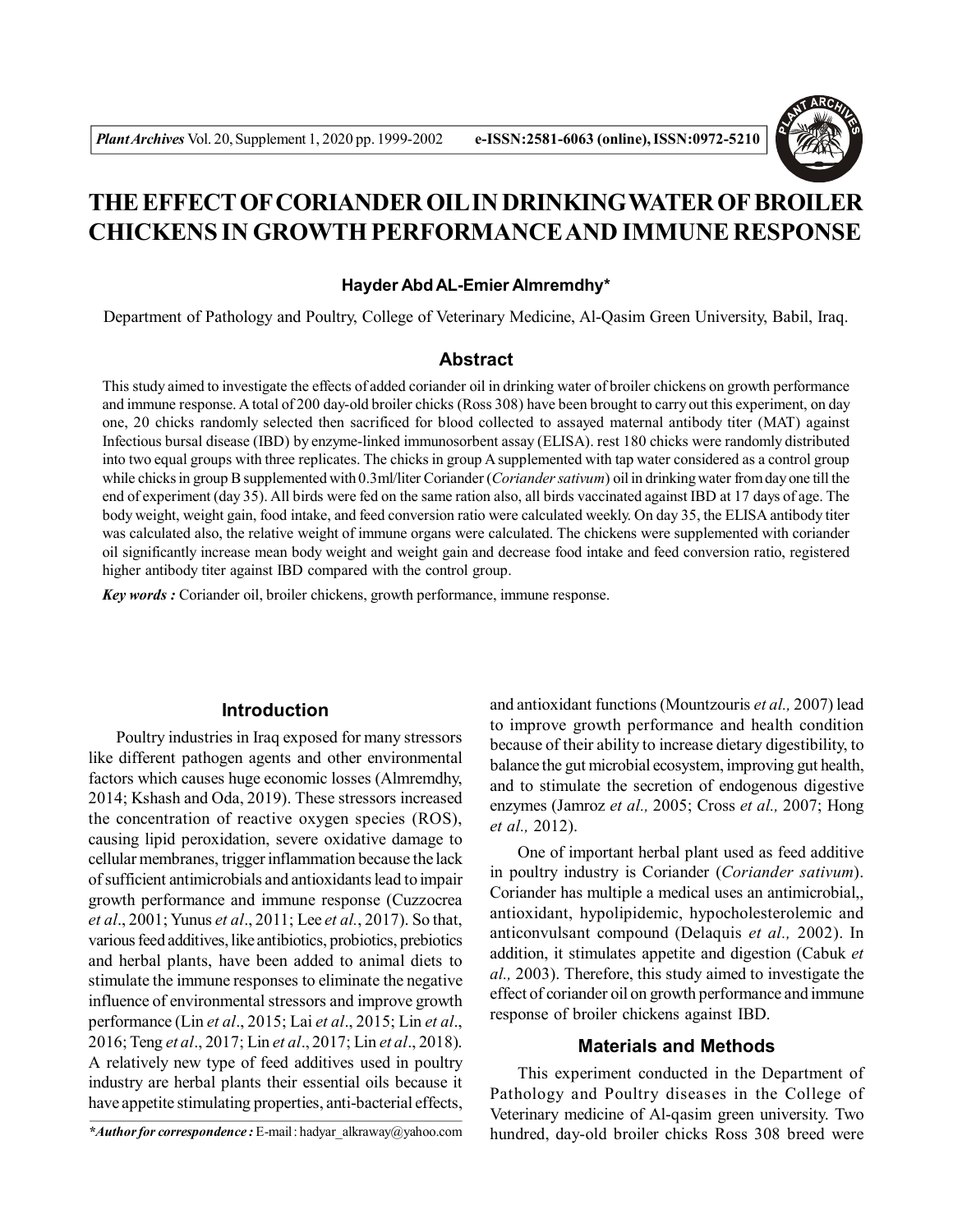obtained from a local hatchery to carry out this experiment. The chicks were reared in separated pens after supplemented with all equipments of broiler rearing for 35 days under good hygienic conditions. The birds were fed standard chick feed *ad-libitum* and provided clean drinking water throughout the experiment. The birds were offered a starter diet from 1 to 20 days and finisher diet from day 21 to day 35. All chicks were vaccinated against IBD virus ( Live attenuated IBD virus, which contains the D78 strain, Intervet – Holland) by intra-crop rout at 17 days of age.

At one day of age, twenty chicks were chosen randomly to be sacrificed to collect blood samples for estimation of maternally antibody titer (MAT) against Infectious bursal disease (IBD) by using enzyme-linked immunosorbent assay (ELISA) ProFLOK® IBD ELISA Kit (Synbiotics–USA). The rest one hundred and eighty chicks were randomly divided into two groups 90 chicks in each group ( group A and B) with three replicates ( $n =$ 30) each. The chicks in group A were supplemented with tap water as control group while as the chicks in group B were added Coriander oil 0.3ml/L of drinking water from first day of experiment until the end day of experiment at day 35 of chickens age which consider as treatment group.

Bodyweight, body weight gain, feed intake and feed

**Table 1:** Weekly growth performance parameters of broiler.

| Age        | <b>Parameters</b>    | <b>Treatment</b>               |                                |  |  |  |
|------------|----------------------|--------------------------------|--------------------------------|--|--|--|
|            |                      | Control group(A)               | coriander group(B)             |  |  |  |
| $1st$ week | Avg. bodyweight (g)  | $171.1 \pm 3.10^{\text{B}}$    | $173.1 \pm 2.68$ <sup>A</sup>  |  |  |  |
|            | Avg. weight gain (g) | $114.1 \pm 3.10^{\rm B}$       | $117.1 \pm 2.68$ <sup>A</sup>  |  |  |  |
|            | Avg. feed intake (g) | $140.1 \pm 2.64^{\text{A}}$    | $135 \pm 4.13^{\rm B}$         |  |  |  |
|            | Avg.FCR              | $1.22 \pm 0.052$ <sup>A</sup>  | $1.15 \pm 0.045^{\rm B}$       |  |  |  |
| $2nd$ week | Avg. bodyweight (g)  | 399.9±7.51 <sup>B</sup>        | $413.3 \pm 7.19$ <sup>A</sup>  |  |  |  |
|            | Avg. weight gain (g) | 229.9±9.35 <sup>B</sup>        | 240.1±6.74 <sup>A</sup>        |  |  |  |
|            | Avg. feed intake (g) | 317.5±3.74 <sup>A</sup>        | 315±4.78 <sup>B</sup>          |  |  |  |
|            | Avg.FCR              | $1.38 \pm 0.046$ <sup>A</sup>  | $1.32 \pm 0.064^{\mathrm{B}}$  |  |  |  |
| $3rd$ week | Avg. bodyweight (g)  | $816.1 \pm 8.93$ <sup>B</sup>  | 849.6±12.52 <sup>A</sup>       |  |  |  |
|            | Avg. weight gain (g) | $416.1 \pm 12.67^B$            | $436.3 \pm 14.76$ <sup>A</sup> |  |  |  |
|            | Avg. feed intake (g) | 669±8.43 <sup>A</sup>          | $666 \pm 10.82$ <sup>B</sup>   |  |  |  |
|            | Avg.FCR              | $1.6 \pm 0.045$ <sup>A</sup>   | $1.52 \pm 0.066$ <sup>B</sup>  |  |  |  |
| $4th$ week | Avg. bodyweight (g)  | 1359.6±12.75 <sup>B</sup>      | $1394.3 \pm 8.65$ <sup>A</sup> |  |  |  |
|            | Avg. weight gain (g) | 543.5±15.03 <sup>B</sup>       | 545±18.56 <sup>A</sup>         |  |  |  |
|            | Avg. feed intake (g) | $999.5 \pm 43.74$ <sup>A</sup> | $959 \pm 13.49^{\rm B}$        |  |  |  |
|            | Avg.FCR              | $1.84 \pm 0.10^{\rm A}$        | $1.76 \pm 0.053^{\rm B}$       |  |  |  |
| $5th$ week | Avg. bodyweight (g)  | 1970±13.54 <sup>B</sup>        | 2011.5±12.20 <sup>A</sup>      |  |  |  |
|            | Avg. weight gain (g) | $613.7 \pm 22.43$ <sup>B</sup> | $620.5 \pm 15.42^{\text{A}}$   |  |  |  |
|            | Avg. feed intake (g) | 1176±22.21 <sup>A</sup>        | 1130±9.44 <sup>B</sup>         |  |  |  |
|            | Avg.FCR              | $1.91 \pm 0.087$ <sup>A</sup>  | $1.83 \pm 0.044$ <sup>B</sup>  |  |  |  |

Means within a row marked with different letters were significantly different ( $P < 0.05$ ).

conversion ratio were assessed weekly.

Blood samples were collected twice, the first, at 14 day of age (2 ml) from wing vein, for assess of maternal immunity against IBD by ELISA test for determine the optimal age for vaccination, while the second, at day 35 of chickens age, (2 ml) from each chicken were aspirated from jugular vein to determine humoral immune response (18 days postvaccination) against IBD by indirect ELISA. At the same time, five chickens from each replicate were randomly selected, individually weighed and killed then thymus, spleen, and bursa of Fabricius were collected, dry and individually weighed (g) for each individual and the ratio of thymus, bursa, spleen weight: body weight (%) was calculated and their relative weights were calculated according to (Heckert *et al.,* 2002).

The independent T-test was used for statistical comparison of means between groups.

## **Results**

The results appeared there are significant increase (P<0.05) in weekly average body weight and weight gain, while as there were significantly  $(P<0.05)$  decrease in average feed intake and feed conversion ratio (FCR) of broiler chickens between coriander supplemented group (group B) and control (group A) a long experimental period as shown in Table I.

> The results of immune response appeared higher (P<0.05) serum ELISA antibody titers against infectious bursal disease (IBD) in day 35 of age, in the coriander supplemented group (group B) compared with control (group A) as listed in Table II. At the same time, immune organs (bursa of Fabricius, thymus, and spleen) weighed more  $(P<0.05)$  in the supplemented group compared with control as listed in Table III.

# **Discussion**

There are significant increase (P<0.05) in weekly average body weight and weight gain, while as there were significantly (P<0.05) decrease in average feed intake and feed conversion ratio (FCR) of broiler chickens between coriander supplemented group (group B) and control (group A) a long experimental period as shown in Table I.

These results may be attributed to effect of main component, linalool (60- 70%) in coriander (Nadeem *et al.,* 2013),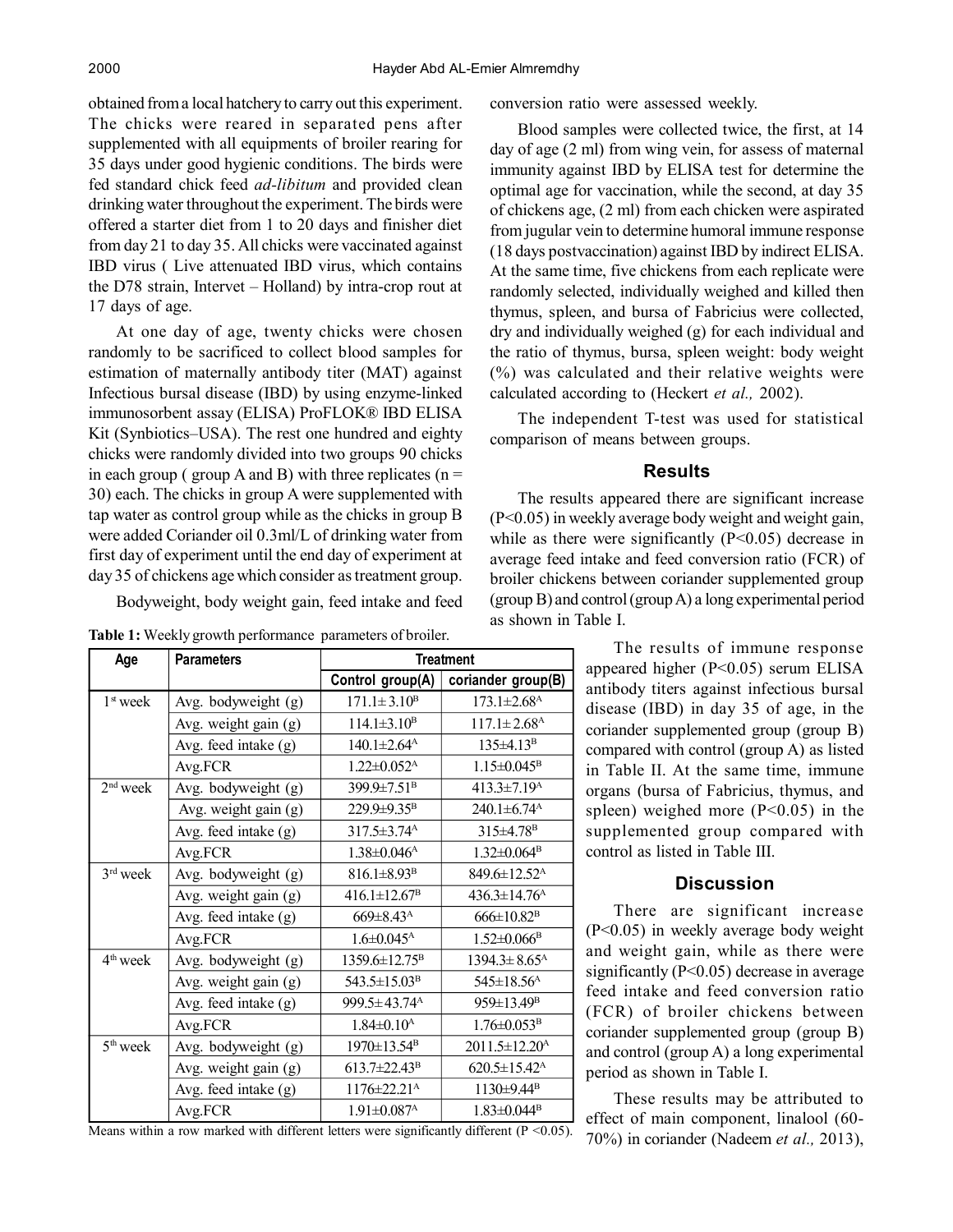**Table 2:** ELASA antibody titer against IBD in broiler on various days.

| <b>Treatment</b>                                              | ELISA Antibody titer on various days |                     |                           |  |  |  |
|---------------------------------------------------------------|--------------------------------------|---------------------|---------------------------|--|--|--|
|                                                               | Day 1                                | Day 14              | Day 35                    |  |  |  |
| Control group $(A)$                                           | 7362 <sup>A</sup>                    | $1020^{\mathrm{A}}$ | 4760±396.4 <sup>A</sup>   |  |  |  |
| $\vert$ Coriander group(B)                                    | 7362 <sup>A</sup>                    | 1026 <sup>A</sup>   | 5913.5±296.2 <sup>B</sup> |  |  |  |
| Means within a column marked with different superscripts were |                                      |                     |                           |  |  |  |

significantly different (P < 0.05).

**Table 3:** Relative weight of immune organs in broilers.

| Treatment            | Relative organs weight <sup>1</sup> at day-35 |                                |                                |  |
|----------------------|-----------------------------------------------|--------------------------------|--------------------------------|--|
|                      | <b>Bursa of fabricius</b>                     | Spleen                         | Thymus                         |  |
| Control $group(A)$   | $0.101 \pm 0.006$ <sup>B</sup>                | $0.108 \pm 0.021$ <sup>B</sup> | $0.246 \pm 0.022$ <sup>B</sup> |  |
| Coriander $group(B)$ | $0.152 \pm 0.006$                             | $0.145 \pm 0.010$              | $0.326 \pm 0.026$              |  |

Means within a column marked with different superscripts were significantly different (P<0.05)

1 Relative organs weight = organ weight/bodyweight  $\times$  100

which lead to increase in the utilization of feed and enhancement of digestive functions, improve the function of liver and increase the pancreatic digestive enzymes thus encouraged the metabolism of carbohydrates and proteins finally resulting in enhanced growth performance this interpreted agreement with Cabuk *et al*., (2003) who attributed improvement in feed conversion ratio, and greater growth rate in chickens which fed on ration supplemented with coriander due to that the main component of coriander oil, linalool, promoted increase in broiler villi height, and therefore, may enhance the activity of digestive enzymes, resulting in higher nutrient absorption. The results of this study corresponded with Essa *et al.,* (2010) who found beneficial effect to coriander seed in improving live body weight, feed conversion, weight gain and feed intake of the broilers. Or may be attributed the improvement in growth performance parameters in supplemented group (group B) compared with control group (group A) due to antioxidant and antimicrobial properties of essential oil of coriander that lead to inhibit harmful bacterial populations in the gastrointestinal tract may cause breakdown of amino acids and thereby reduce their metabolism that lead to intestinal health improvement associated with improvements in broiler growth performance. this interpreted agreement with Ghazanfari *et al.*, (2015) who observed the intestinal health improvement obtained with coriander oil was associated with improvements in broiler growth performance.

The significant improvement in ELISA antibodies titers against IBD in supplemented group (group B) compared with control might be attributed to the activity of coriander essential oil through increased the stimulation of nonspecific immune system specially the peripheral blood mononuclear cells (PBMCs) which are critical

component in the immune system to fight infection. This interpretation is consistent with Cherng *et al.,* (2007) observed that the aqueous crude extract in coriander has been shown to stimulate the peripheral blood mononuclear cells (PBMCs) and increase INF- $\lambda$  secretion. Or might be attributed to the ability of coriander oil to induce production of vitamin C which play importance role in stimulation immune response this interpretation is agreement with Cook and Samman (1996) who noted

> that herbal extracts stimulate immune response by increasing vitamin C activity. The improvement in immune response might be attributed to antimicrobial activity and antioxidant of essential oil of coriander. The results of immune response

in this study agreement with Hesam *et al.,* (2014) also with Abou-Elkhair *et al.,* (2014) who stated the ability of coriander oil to stimulate the immune response in broiler chickens against different pathogens. This study conclude that essential oil of coriander has positive effect in improvement growth performance and immunity in broiler chickens.

#### **References**

- Abou-Elkhair, R., H. Ahmed and S. Selim (2014). Effects of Black Pepper (*Piper Nigrum*), Turmeric Powder (*Curcuma Longa*) and Coriander Seeds (*Coriandrum Sativum*) and Their Combinations as Feed Additives on Growth Performance, Carcass Traits, Some Blood Parameters and Humoral Immune. *Asian-Australas J. Anim. Sci.*, **27(6):** 847-854.
- Almremdhy, HA. (2014). Retrospective study of causes of respiratory infections in broiler chickens which presented to Babylon veterinary hospital during 2012. *Veterinary Medical Sciences*, **5(1):** 41-49.
- Cabuk, M., A. Alcicek, M. Bozkurt and N. Ýmre (2003). Antimicrobial properties of the essential oils isolated from aromatic plants and using possibility as alternative feed additives. Proceedings of the 2nd National Animal Nutrition Congress; Sep 8-20; Konya. Turquia,184-187.
- Cherng, J.M., W. Chiang and L.C. Chiang (2008). Immunomodulatory activities of common vegetables and spices of Umbelliferae and its related coumarins and flavonoids. *Food Chemistry*, **106 (3):** 944–950.
- Cook, N.C. and S. Samman (1996). Flavonoids—chemistry, metabolism, cardioprotective effects, and dietary sources. *Journal of Nutritional Biochemistry*,**7(2):**66–76.
- Cross, D.E., R.M. Mcdevith, K. Hillman and T. Acamovic (2007). The effect of herbs and their associated essential oils on performance, digestibilities and gut microflora in chickens 7 to 28 d of age. *British Poultry Science*, **4:** 496-506.
- Cuzzocrea, S., D.P. Riley, A.P. Caputi and D. Salvemini (2001). Antioxidant therapy: a new pharmacological approach in shock, inflammation, and ischemia/reperfusion